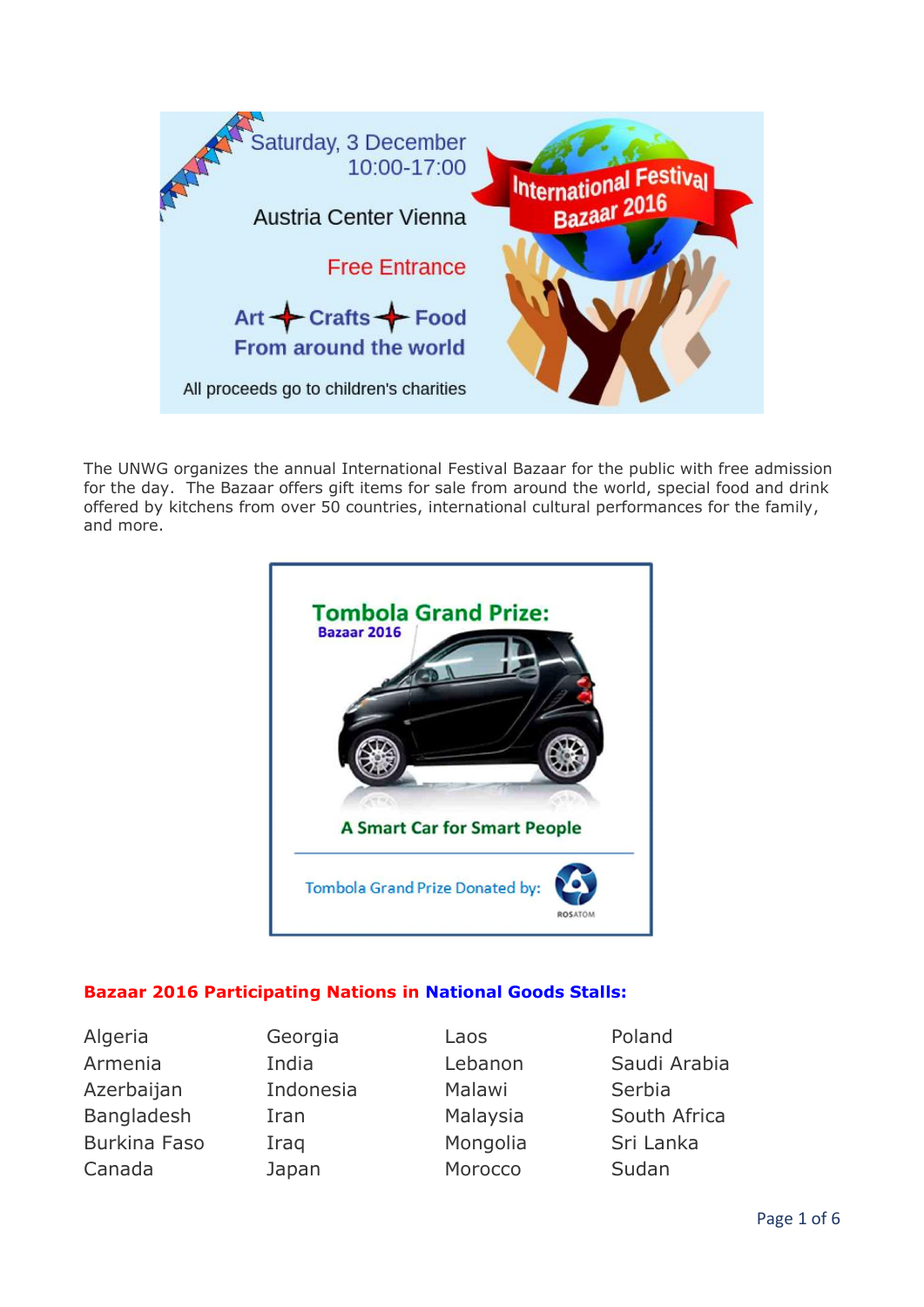| Chile    | Jordan         | Myanmar     | Switzerland    |
|----------|----------------|-------------|----------------|
| China    | Kazakhstan     | Namibia     | Syria          |
| Colombia | Kenya          | Norway      | Tunisia        |
| Ecuador  | Korea, Rep. of | Pakistan    | Turkey         |
| Egypt    | Kuwait         | Palestine   | Ukraine        |
| Ethiopia | Kyrgyzstan     | Philippines | United Kingdom |

#### **Bazaar 2016 Participating Nations in Restaurant Stalls:**

| Algeria               | Ethiopia       | Malaysia      | South Africa         |
|-----------------------|----------------|---------------|----------------------|
| Australia/New Zealand | Georgia        | Morocco       | Sri Lanka            |
| Austria               | Germany        | Myanmar       | Sudan                |
| Azerbaijan            | Hungary        | Namibia       | Syria                |
| Bangladesh            | India          | Nigeria       | Tunisia              |
| <b>Brazil</b>         | Indonesia      | Pakistan      | Turkey               |
| Canada                | Iraq           | Palestine     | United Kingdom       |
| Chile                 | Japan          | Peru          | <b>United States</b> |
| China                 | Jordan         | Philippines   | Venezuela            |
| Colombia              | Kenya          | Poland        | Vietnam              |
| Czech Republic        | Korea, Rep. of | <b>Russia</b> |                      |
| Egypt                 | Kuwait         | Saudi Arabia  |                      |
|                       |                |               |                      |

#### **Bazaar 2016 UNWG Stalls:**

Antique Coins **Drinks** Plants Books Food Stall Cuilts

Kiosk Garderobe Surprise Corner Creative Atelier Vintage Stamps Charity 2nd-hand Shop

#### **Austrian and Austria based Charities:**

The UNWG also provides space at the bazaar for Austria based organizations that share a similar goal of the UNWG. In 2016, the following organizations raised ove €10,000 for their programs.

AIDs Hilfe Wien Austrian Burma Center Behindertenhilfe für Indien Behindertenhikfen für Klosterneuburg Bloombo and Afesip Fair Fashion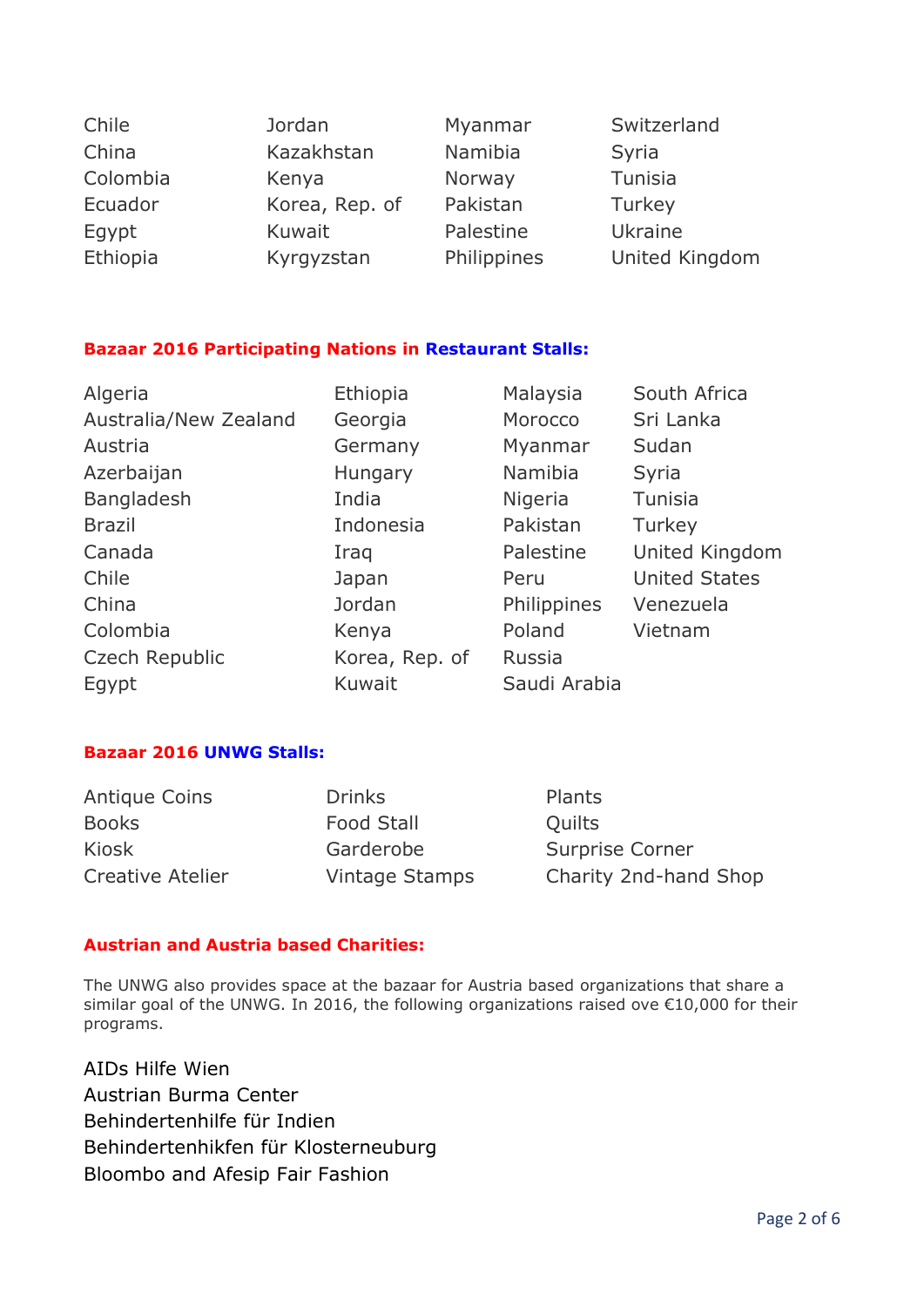Childrenplanet **CREATTE** Dr. Adolf-Lorenz-Schule Ferdosi Foundation Gesellschaft der Erfüllung – Wafaa Verein Helping Hands Family Iran Disaster Relief – Naturkatastrophenhilfe im Iran [Jugend am Werk](http://www.jaw.at/) [Lions Club Wien Ostarrichi](http://wien-ostarrichi.lions.at/) Make Me Smile Kenya ÖHTB Arbeiten GmbH Österreichische Gesellschaft für Muskelkranke Österreichische Mexikanische Gesellschaft Rettsyndrom GmbH Rheumalis Rotaract Club Wien-Oper Verein Selbtshilfegruppe Pflegefamilien Wien Vanakkam, Verein für soziale Entwicklung in Südindien Verein Wobes/Biwog Wiener Sozialdienste Förderung & Begleitung GmbH

#### **International Cultural Show:**

| Sri Lanka         | <b>Bulgaria</b> | Nigeria         |
|-------------------|-----------------|-----------------|
| India             | Indonesia       | Paraguay Jeroky |
| Eritrea           | Chile           | Azerbaijan/Iran |
| Paraguay Juky     | Turkey          |                 |
| <b>OFID Choir</b> | Mexico          |                 |
|                   |                 |                 |

#### **Costumes of the World:**

| Venezuela       | Chile    | Kazakhstan | Philippines                |
|-----------------|----------|------------|----------------------------|
| Austria         | Ecuador  | Mexico     | Romania                    |
| Azerbaijan      | Ethiopia | Namibia    | Syria                      |
| Bangladesh      | Georgia  | Nigeria    | <b>Trinidad and Tobago</b> |
| <b>Bolivia</b>  | India    | Palestine  |                            |
| <b>Bulgaria</b> | Japan    | Paraguay   |                            |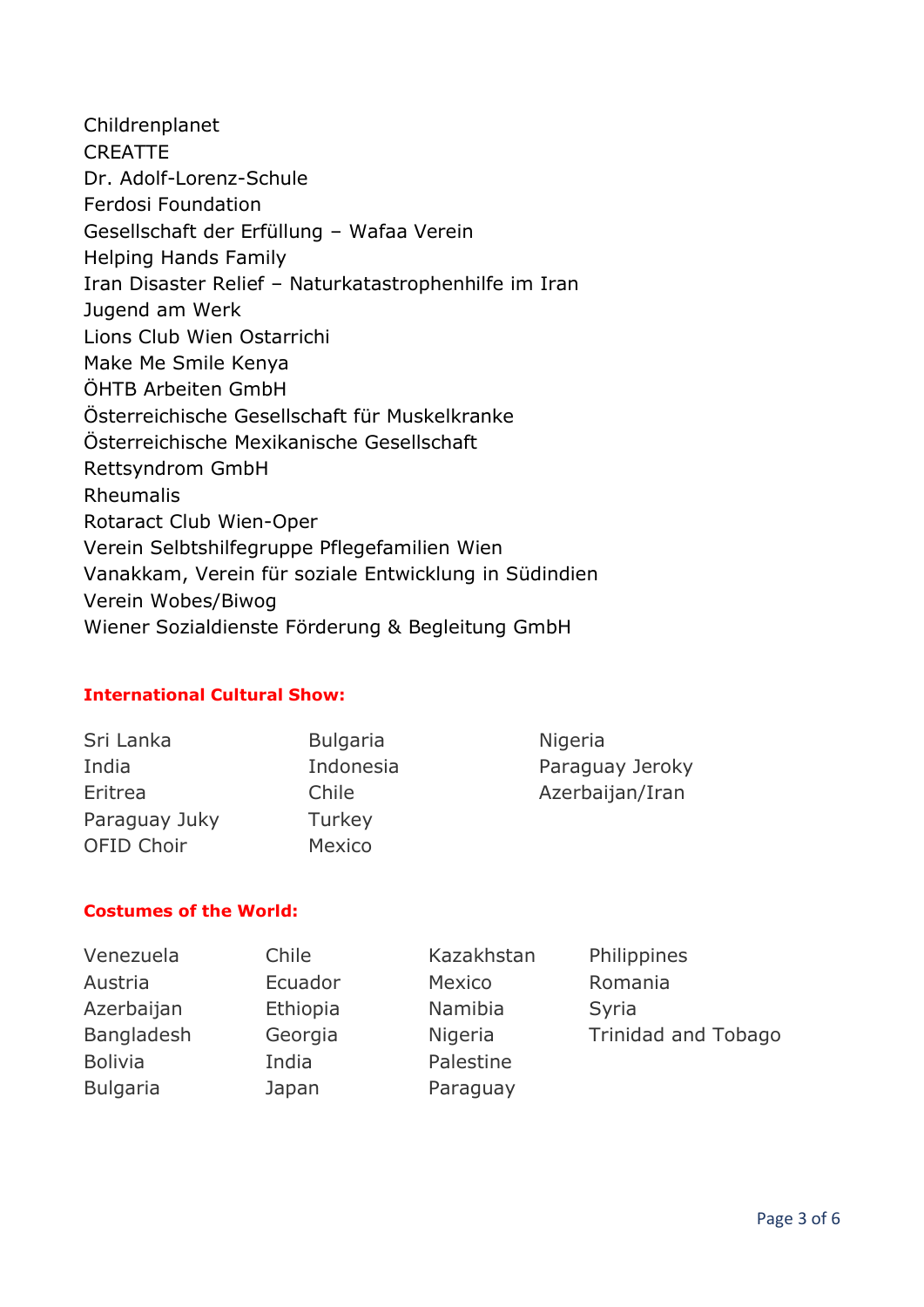#### **Young Talent Show:**

Maznychenko Dmytro & Hodych Roman Eva Attapah Creative Assembly Geetu Gareswaram Margarita Tank Embassy of Paraguay folk dance group Neeraj Settypalli with Professor Tudor on violin Marlene Doumar Ambafriend Keji Modern and Hip Hop Dance Isolde Santana of Ecuador Ala Denissova presents Russian fashion Keji's solo performance

#### **Arts and Craft Stalls:**

Amba- Jelinek Golkoswky, Rosemarie Acevedo, Tarcila Gryschuk, Olga Astner, Daniel **Hurban**, Karin Binderhofer, Edith Kraut, Mabel Farrell, Mary Miksits, Harriet Japanische Katholische Gemeinde Olivera de Graf, Doris Galidescu, Maria Elena

# **We thank our donors for their support of the UNWG International Bazaar and Children's Charities.**

#### **Partners for Bazaar 2016:**

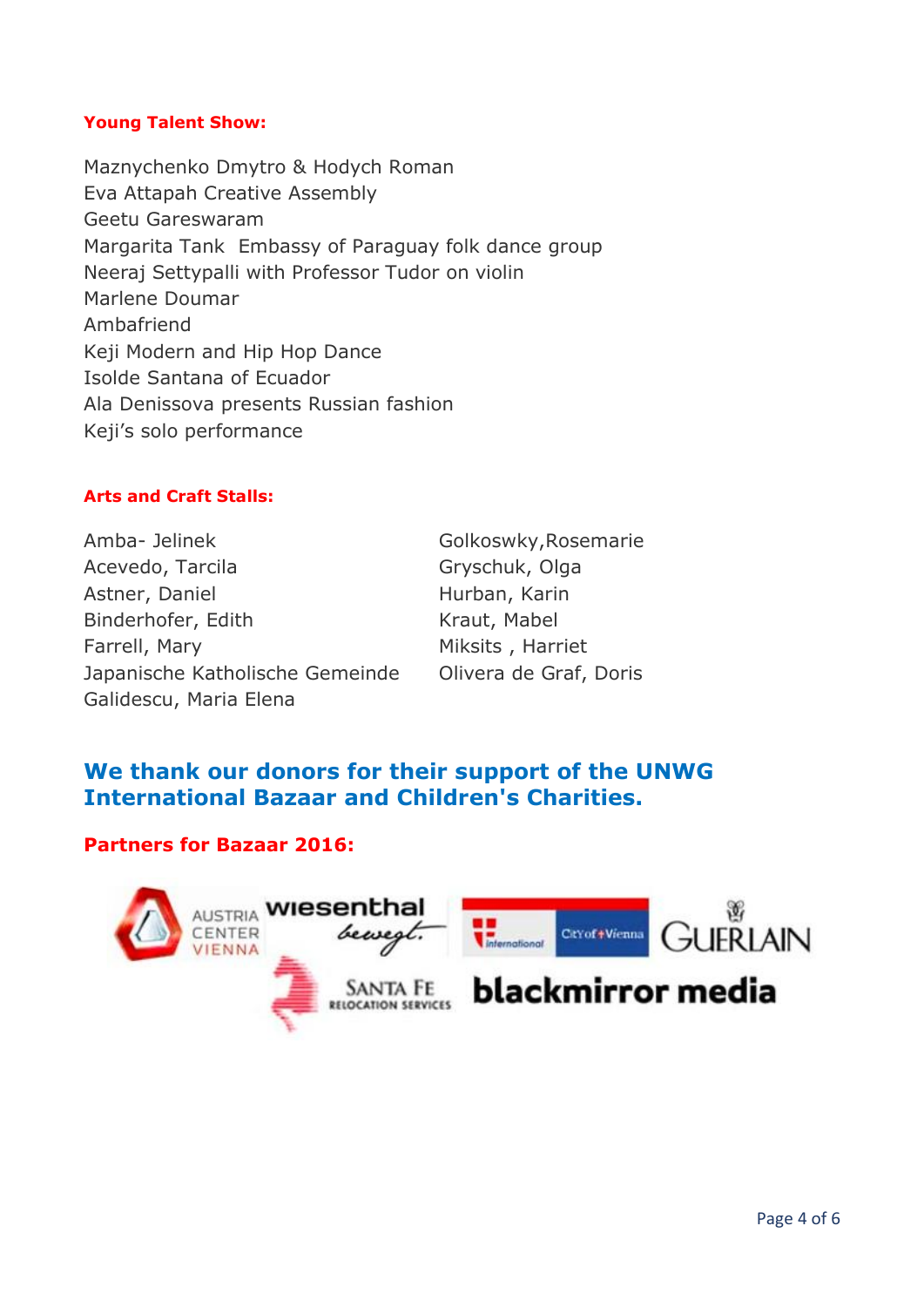# **Major donors:**



## **All donors:**

Acapulco restaurant Kapuzinergruft Aida Kattus Almdudler Kunsthistoriches Museum Alt Wien Kaffee Lanz Trachten Australian Permanent Mission to the United Australian Permanent Mission to the United<br>Nations, Austria Leedina Portraits Austria Centre Vienna Leiner Bank Austria Liska Bar Tin Tan Lobmeyr BlackMirror Media LÒreal Blaguss Reise Los Mexikas Boehringer Ingelheim Lusthaus Restaurant Bundy und Bundy Maplanta Casa Alberto Mautner Markhof Centimeter Restaurant Meinl am Graben Charlotte Varzar Metropole Chopard Modul Christine Benally Peranteau Photography Nägele and Strubell City of Vienna Naturhistorisches Museum Clarins Nestle DDSG Blue Danube NH Hotel Donauturm Norbert Jakob Schmid Verlags GmbH Dorotheum OBI, Klosterneuburg Egypt Air OM in the City Elite Tours OPEC

Permanent Mission/Embassy of the Republic of Fermanent Mission/Embassy of the Republic of Photo Simonis<br>Kenya to the United Nations, Austria Embassy of the Rep. of Korea to Austria Rahimi Carpet Erik Esbjerg Raiffeisen Bank

Embassy of the Republic of Azerbaijan, Austria Permanent Mission of Switzerland to the United Nations, Vienna